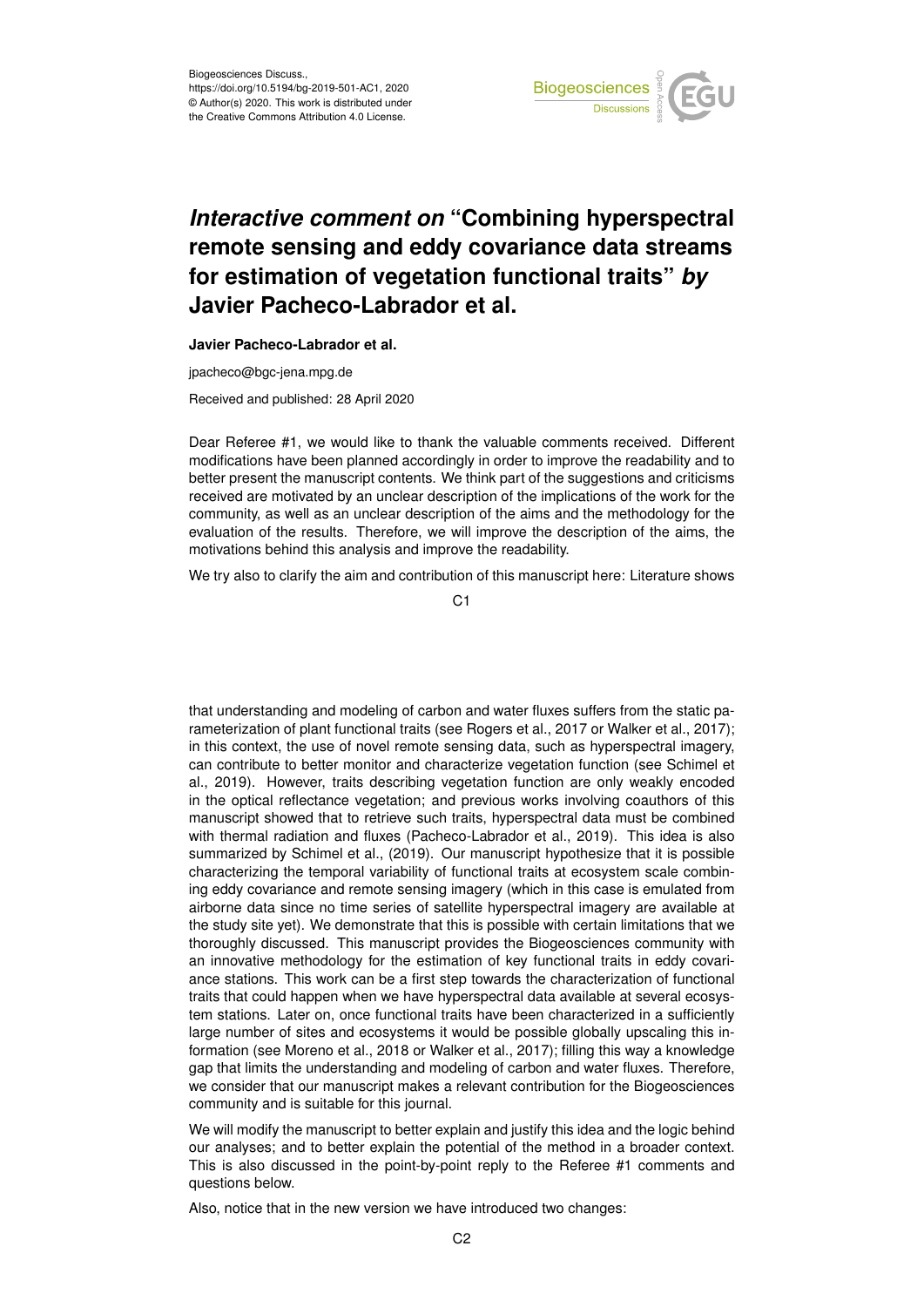1) A bug in the code that preserved carotenoids in the senescent leaves was been corrected. This has produced minimal differences in the results compared with the previous manuscript version.

2) A third step in the inversion has been implemented and tested to improve the characterization of the relationship between soil moisture and soil resistance to evaporation from the pore space. This had been only commented as a possibility in the discussion, but has been tested in the new version to confirm whether this could increase the certainty of this characterization without strongly modifying the estimates of other functional parameters.

## References:

Rogers, A., Medlyn, B.E., Dukes, J.S., Bonan, G., von Caemmerer, S., Dietze, M.C., Kattge, J., Leakey, A.D.B., Mercado, L.M., Niinemets, Ü., Prentice, I.C., Serbin, S.P., Sitch, S., Way, D.A., & Zaehle, S. (2017). A roadmap for improving the representation of photosynthesis in Earth system models. New Phytologist, 213, 22-42Walker, A.P., Beckerman, A.P., Gu, L., Kattge, J., Cernusak Lucas, A., Domingues, T.F., Scales Joanna, C., Wohlfahrt, G., Wullschleger, S.D., & Woodward, F.I. (2014). The relationship of leaf photosynthetic traits – Vcmax and Jmax – to leaf nitrogen, leaf phosphorus, and specific leaf area: a metaâĂŘanalysis and modeling study. Ecology and Evolution, 4, 3218-3235 Schimel, D., Schneider, F.D., Carbon, J., & Participants, E. (2019). Flux towers in the sky: global ecology from space. New Phytologist, 224, 570-584 Pacheco-Labrador, J., Perez-Priego, O., El-Madany, T.S., Julitta, T., Rossini, M., Guan, J., Moreno, G., Carvalhais, N., Martín, M.P., Gonzalez-Cascon, R., Kolle, O., Reischtein, M., van der Tol, C., Carrara, A., Martini, D., Hammer, T.W., Moossen, H., & Migliavacca, M. (2019). Multiple-constraint inversion of SCOPE. Evaluating the potential of GPP and SIF for the retrieval of plant functional traits. Remote Sensing of Environment, 234, 111362 Moreno-Martínez, Á., Camps-Valls, G., Kattge, J., Robinson, N., Reichstein, M., van Bodegom, P., Kramer, K., Cornelissen, J.H.C., Reich, P., Bahn, M., Niinemets, Ü., Peñuelas, J., Craine, J.M., Cerabolini, B.E.L., Minden, V.,

C3

Laughlin, D.C., Sack, L., Allred, B., Baraloto, C., Byun, C., Soudzilovskaia, N.A., & Running, S.W. (2018). A methodology to derive global maps of leaf traits using remote sensing and climate data. Remote Sensing of Environment, 218, 69-88

Referee #1 comment: The paper by Pacheco-Labrador et al. jointly uses airborne hyperspectral reflectance data and eddy covariance data to retrieve ecosystem traits in a Mediterranean tree-grass ecosystem. They use 17 hyperspectral images over three different flux towers (control, N addition, N+P addition) in an inversion framework which couples radiative transfer and soil-vegetation atmosphere transfer using a modified version of the SCOPE model to incorporate leaf senescence. The results suggest that such a framework can estimate vegetation traits and energy fluxes in this ecosystem. The authors also 'scale' their results using synthetic emulated hyperspectral satellite imagery to place in the context of future hyperspectral missions. The work described here is a significant effort, integrating many different datasets collected across a range of temporal and spatial scales over the course of 6 years. While this effort is very much appreciated, the many different data sources and complexity of the approach make it challenging to review. It requires a significant amount of background knowledge on the many papers previously published by the authors to completely understand the approach. Despite my best attempt at this, I still found this manuscript very difficult to evaluate. There are too many assumptions made for a complete evaluation of the paper's rigor, leaving the reader to have to place a lot of trust in the authors. If the assumptions are indeed valid (but again, too many to look into to fully address each one) then the paper comes across as a sound methodological approach. Despite these limitations, I think there is value in this work, but I would recommend the authors consider re-evaluating how to best distill this complex story into something more tangible and coherent.

Authors' response: We agree with the Referee #1 that this manuscript makes use of a wide range of measurements and observations, and there are some assumptions that are discussed in previous works of the co-authors. We agree that probably we did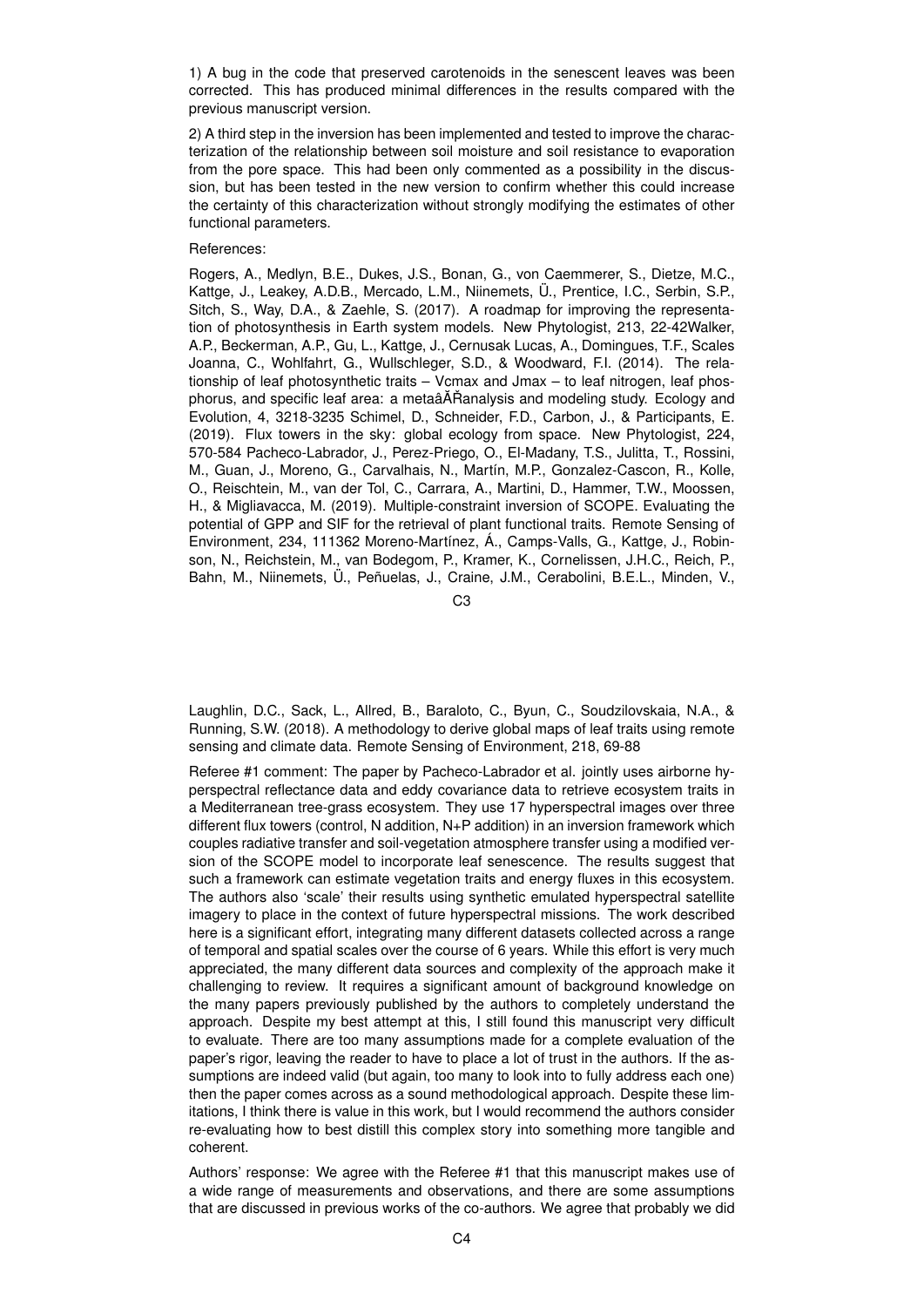not explain the details in an easy way to follow by the reader without knowing previous our work. In order to improve the readability of the manuscript we will modify the methodological section including a diagram showing how these datasets are generated and combined. Moreover, we will include, in the supplementary material, a more extended description of the generation and scaling of field observations and estimates of biophysical parameters in order to facilitate a better understanding of the different datasets, so there is no need to consult additional literature.

Referee #1 comment: To me (and I could be missing the point), the paper reads very much like a methodological paper, perhaps better fit for a journal like EGU's Geoscientific Model Development. The paper does not go far enough into describing the "interactions between the biological, chemical, and physical processes in terrestrial or extraterrestrial life with the geosphere, hydrosphere, and atmosphere" – as stated as a goal of Biogeosciences. There is very little information regarding what the authors have learned about this ecosystem; the main result is that a seemingly complex approach can produce key functional parameters of vegetation that are robust to several sources of uncertainty. The discussion of sources of uncertainty, in particular, is extremely robust and very much appreciated.

Authors' response: We agree with the Referee #1 that our manuscript presents a methodology; however we still think it fits Biogeosciences' goals as the method proposed allows estimating key biophysical parameters but also -and this is the most innovative part-, functional parameters of vegetation, and their relationship with other variables. This is done by combining hyperspectral remote sensing and eddy covariance datastreams. These estimates are relevant to improve our understanding of the vegetation-atmosphere interactions and to parameterize terrestrial biosphere models. For instance Rogers et al., (2017) suggests the use for novel remote sensing datastreams (e.g. hyperspectral satellite missions) as a way forward to characterize the evolution in time of functional traits useful for earth system modeling. Our work was inspired by Rogers et al (2017) and we think that the methodology developed can be of

C5

interest for a community that is beyond the model developers. Also, our work is not a strict modeling work. Indeed we do not develop any new model (notice that senSCOPE is described and evaluated in a manuscript currently under review that has been openly archived in Pacheco-Labrador et al., (2020)); rather we develop a model data integration schemes combining a variety of measurements. Similar approaches are behind recent papers published in Biogeosciences. For example, Dutta et al. (2019) presented a different method to estimate Vcmax and the Ball-Berry slope (m) combining remote sensing and eddy covariance data. Also Biogeosciences publishes articles that, even if methodological can be of interest for the community, for example Papale et al., (2006), and more recently Wutzler et al., (2018), or Kang et al., (2018) presented packages or methods to gap-fill and partition water and/or carbon fluxes measured with eddy covariance.

We leave the final decision to the Editor but we think that, like in these and other similar articles, our manuscript focuses on understanding the advantages and caveats of the method and its potential to provide robust estimates of parameters that are meaningful for the understanding and modeling of interactions between vegetation and atmosphere.

### References:

Rogers, A., Medlyn, B.E., Dukes, J.S., Bonan, G., von Caemmerer, S., Dietze, M.C., Kattge, J., Leakey, A.D.B., Mercado, L.M., Niinemets, Ü., Prentice, I.C., Serbin, S.P., Sitch, S., Way, D.A., & Zaehle, S. (2017). A roadmap for improving the representation of photosynthesis in Earth system models. New Phytologist, 213, 22- 42 Pacheco-Labrador, J., El-Madany, T.S., van der Tol, C., Martín, M.P., Gonzalez-Cascon, R., Perez-Priego, O., Guan, J., Moreno, G., Carrara, A., Reichstein, M., & Migliavacca, M. (2020). senSCOPE: Modeling radiative transfer and biochemical processes in mixed canopies combining green and senescent leaves with SCOPE. bioRxiv, 2020.2002.2005.935064 Dutta, D., Schimel, D.S., Sun, Y., van der Tol, C., & Frankenberg, C. (2019). Optimal inverse estimation of ecosystem parameters from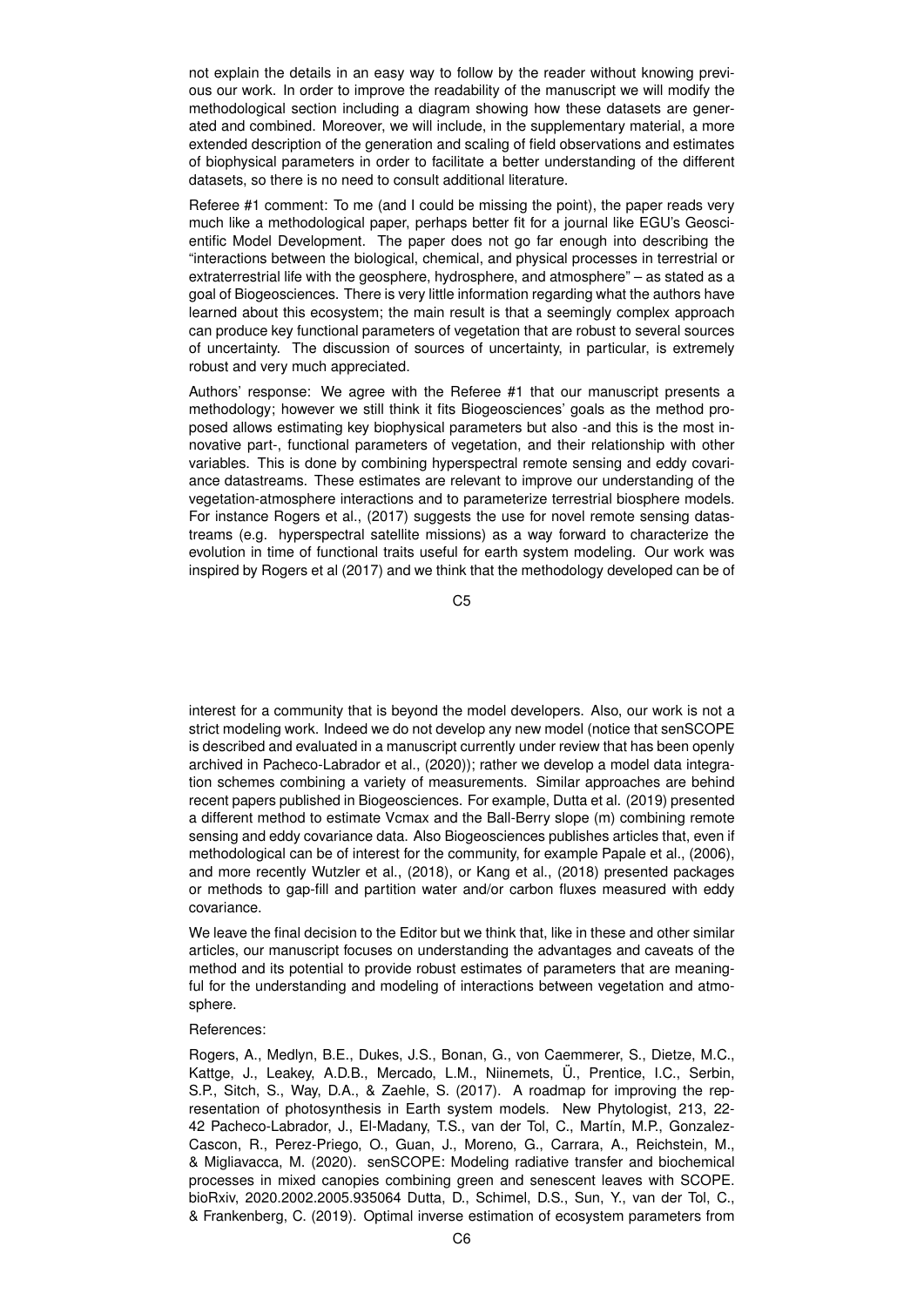observations of carbon and energy fluxes. Biogeosciences, 16, 77-103 Papale, D., Reichstein, M., Aubinet, M., Canfora, E., Bernhofer, C., Kutsch, W., Longdoz, B., Rambal, S., Valentini, R., Vesala, T., & Yakir, D. (2006). Towards a standardized processing of Net Ecosystem Exchange measured with eddy covariance technique: algorithms and uncertainty estimation. Biogeosciences, 3, 571-583 Wutzler, T., Lucas-Moffat, A., Migliavacca, M., Knauer, J., Sickel, K., Šigut, L., Menzer, O., & Reichstein, M. (2018). Basic and extensible post-processing of eddy covariance flux data with REddyProc. Biogeosciences, 15, 5015-5030 Kang, M., Kim, J., Malla Thakuri, B., Chun, J., & Cho, C. (2018). New gap-filling and partitioning technique for H2O eddy fluxes measured over forests. Biogeosciences, 15, 631-647

Referee #1 comment: Based on the strengths of this paper, I would suggest a path forward might be to remove the analysis in Figs. 5 and 7. To me, these figures raise more questions than answers. The attempt by the authors to say something more ecological about how vegetation traits co-vary takes away from the paper. Focusing on the key results, Fig. 3, 4, and 6 (Figs. 1 and 2 are also nice) seems like it would help to distill the information content. A reduction in the amount of parameters the authors are trying to predict might also help (moving the rest to the supplementary material). Focusing on a few key vegetation parameters – as opposed to trying to model everything, all at once – followed by a concrete discussion on where and why model-data mismatch or over/underprediction happens might also be a path forward.

Authors' response: We appreciate the thoughts of the Referee #1 how to better present and align the results. Still, we feel that these are key results to the manuscript and want explain in more details why they should stay within the main text. Figures 5 and 7 do not aim to attach any ecological meaning to the retrievals, but to indirectly evaluate their feasibility, since direct evaluation is not possible. Notice that overarching goal of this manuscript is allowing the remote estimation of functional parameters such as the evaluated in these figures; these parameters are not traditionally estimated from satellite imagery since they have little effect on vegetation reflectance. This will be

C<sub>7</sub>

better explained in the manuscript.

Here we detail part of this rationale: Remote sensing has traditionally provided estimates of biophysical parameters such as LAI or pigment's content which have a relatively strong influence on the signals perceived from remote sensors (e.g., reflected radiances). The interest on the estimation of parameters describing plant functions which have little effect on remote sensing signals, such as Vcmax or the Ball-Berry slope m, is lately increasing. This is the main contribution and innovation of our manuscript; which proposes a method combining radiative transfer, energy balance and photosynthesis models with remote sensing data and eddy covariance fluxes to constrain these functional parameters describing vegetation function. Nonetheless, these biophysical parameters have to be also retrieved since they strongly control the absorption of light and therefore photosynthesis and energy balance.

Figures 4, 5 and 7 evaluate the estimates of biophysical and functional parameters using different approaches, which are selected according to the field data available. In order to understand the quality of the estimates of functional parameters, we need first to understand the capability of the approach to estimate the biophysical parameters, since these have a strong control on the absorption of radiation in the canopy. However, the direct evaluation of all these parameters is not always possible. One of the challenges that this and other research works face in Mediterranean tree-grass ecosystems (and others) is the evaluation of remote sensing based estimates. This ecosystem features high species richness and spatial variability in the grassland, and a structural heterogeneity imposed by the coexistence of scattered tress and the grassland itself. This spatial variability must be accounted for during the estimation of ecosystem-scale vegetation parameters; thus measurements must be taken at different locations and vegetation types, and then integrated according to the representativeness of the different samples in the ecosystem. Therefore, ecosystem-scaled parameters always carry uncertainties arising during their integration. Despite these uncertainties, sufficient sampling effort (e.g., number, distribution and size of samples) allows obtaining robust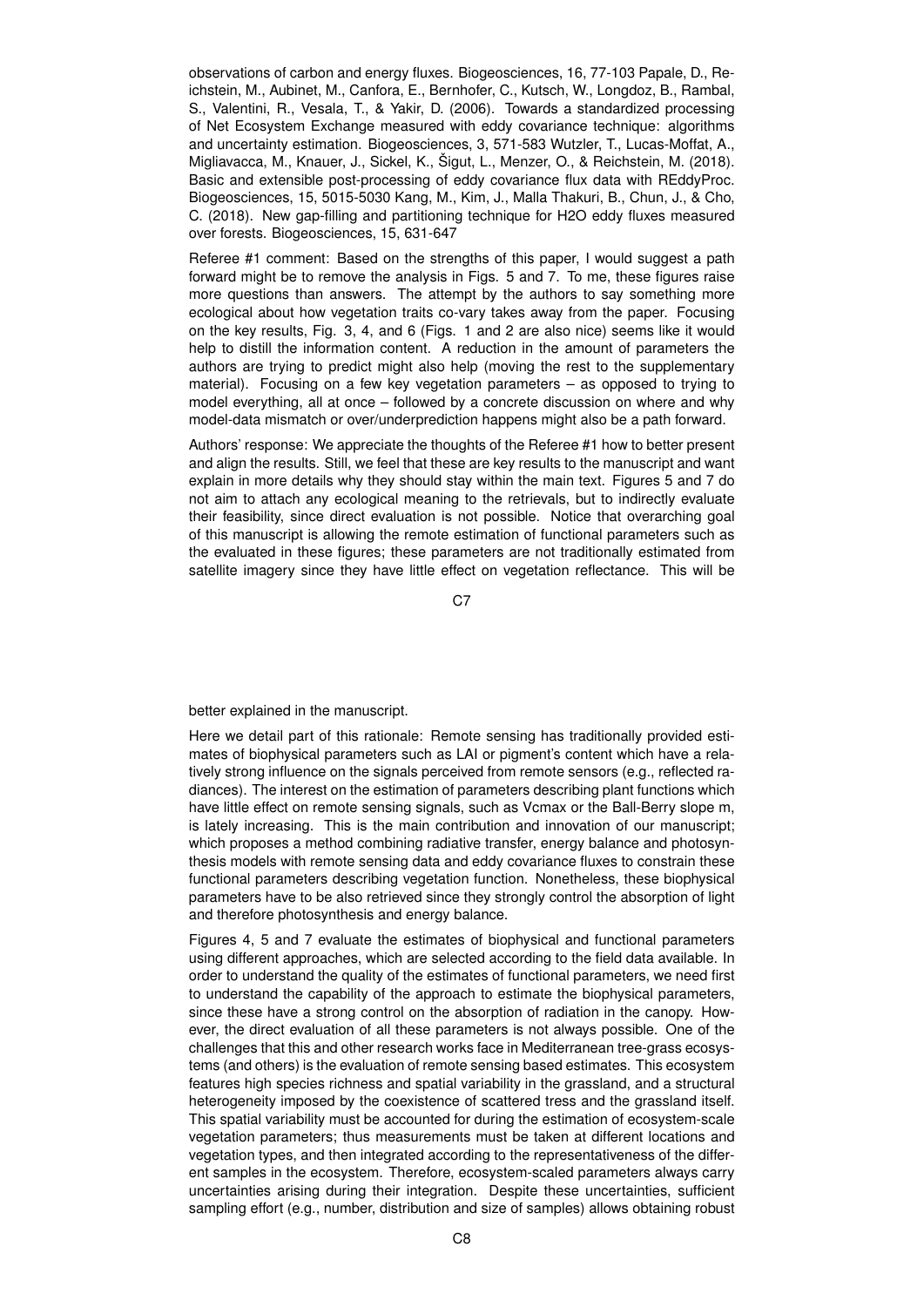scaled values, representative of the study area averages. Years of sampling experience have shown the researchers working in this site the needs, in terms of sampling strategies, to characterize some vegetation biophysical parameters such as leaf biochemical contents or leaf area index (e.g., see Mendiguren et al., 2015 or Melendo-Vega et al., 2017). Therefore, we have relied on these ground-based estimates, scaled at ecosystem level, to evaluate biophysical vegetation parameters estimated with the approach proposed in this manuscript.

Specifically, the assessment of the biophysical parameters analysis is presented in Figure 4 and Figure 5a-b. When available, ecosystem-scaled measurements of the biophysical parameters are directly compared with the estimates. However, in the case of chlorophyll no field measurements in the grassland are available for several of the field campaigns; for this reason, this parameter is also evaluated indirectly. We used the relationship between chlorophyll content (Cab) and nitrogen (N) of the data available in these and other unrelated campaigns (see Melendo-Vega et al., 2017) to estimate grass Cab when missing, and then we scaled using trees Cab estimated in the field with a SPAD meter. On the contrary, the measurement of Cab in trees leaves using a SPAD meter took place in all the campaigns. It relies on solid and extensive datasets as well as on laboratory analyses that coauthors of this manuscript specifically refined to improve the photometric determination of pigments in the Holm oak leaves (Gonzalez-Cascon et al., 2017). Since most of the field estimates rely on the grass Cab-N relationship, we do not compare estimated and field Cab directly, but rather look at their relationship with N at ecosystem scale. This will be also clarified in the text.

After assessing biophysical parameters, we assess the retrieval of functional parameters of vegetation in Figure 5c-h and of a functional ecosystem relationship in Figure 7. However, the aim of Figure 5 and 7 is evaluating the plausibility of the functional parameter estimates; not establishing ecological conclusions about how vegetation traits co-vary. Functional parameters such as Vcmax or the Ball-Berry model slope m cannot be determined from bulk samples of vegetation; but must be measured leaf by leaf

C9

using gas exchange chambers for long periods of time (e.g. 40 min). Considering that the objective of such measurements would be providing values of the functional parameters representative of the eddy covariance footprint, the high spatial variability and species richness (quite evenly distributed in the grassland) would make necessary a huge number of measurements which could not be acquired due to time and technical limitations. Also, since these measurements would be species-based, the up-scaling process would be prone to high uncertainty. This problem is not only related to the study site, but to extensive areas comprehending numerous species or to diverse and rich ecosystems. For these reasons, we propose alternative methods (pattern-oriented evaluation approach) to assess estimates of functional parameters of vegetation. This approach relies on the capability of the model to reproduce expected patterns, either from the literature or from observations, with no prior knowledge about them. In order to evaluate Vcmax we rely on its relationship with nitrogen (N) assuming that the larger the presence of N in the leaf, the larger is the chance that this is placed in the Rubisco enzyme, therefore enhancing Vcmax. The specific relationship between both variables is species-dependent and changes according to different plant strategies. However, the existence of a positive relationship between N and Vcmax is known and has been shown for different vegetation types in the literature (e.g., Quebbeman and Ramirez, 2016; Walker et al., 2014; Feng and Dietze, 2013 or Kattge et al., 2011). Therefore, we exploit this knowledge to assess whether our estimates are plausible and reproduce expected relationships with other parameters or they are just loose equifinality or ill-posed solutions of the inversion. We are aware that there might be sources of uncertainty, but the fact that Vcmax scales with N according to what expect from a large body of literature shows that the retrieval of Vcmax is realistic. In the case of the Ball-Berry model slope m, we use the 13C discrimination as discussed and suggested by Seibt et al., 2008. Under certain conditions 13C discrimination and water use efficiency are inversely related. We are also aware of the limitations of this approach (e.g. Seibt et al., 2008; Medlyn et al., 2017); which we discussed in the manuscript. We took measures to minimize the effect of these additional factors, for example, we evaluated also under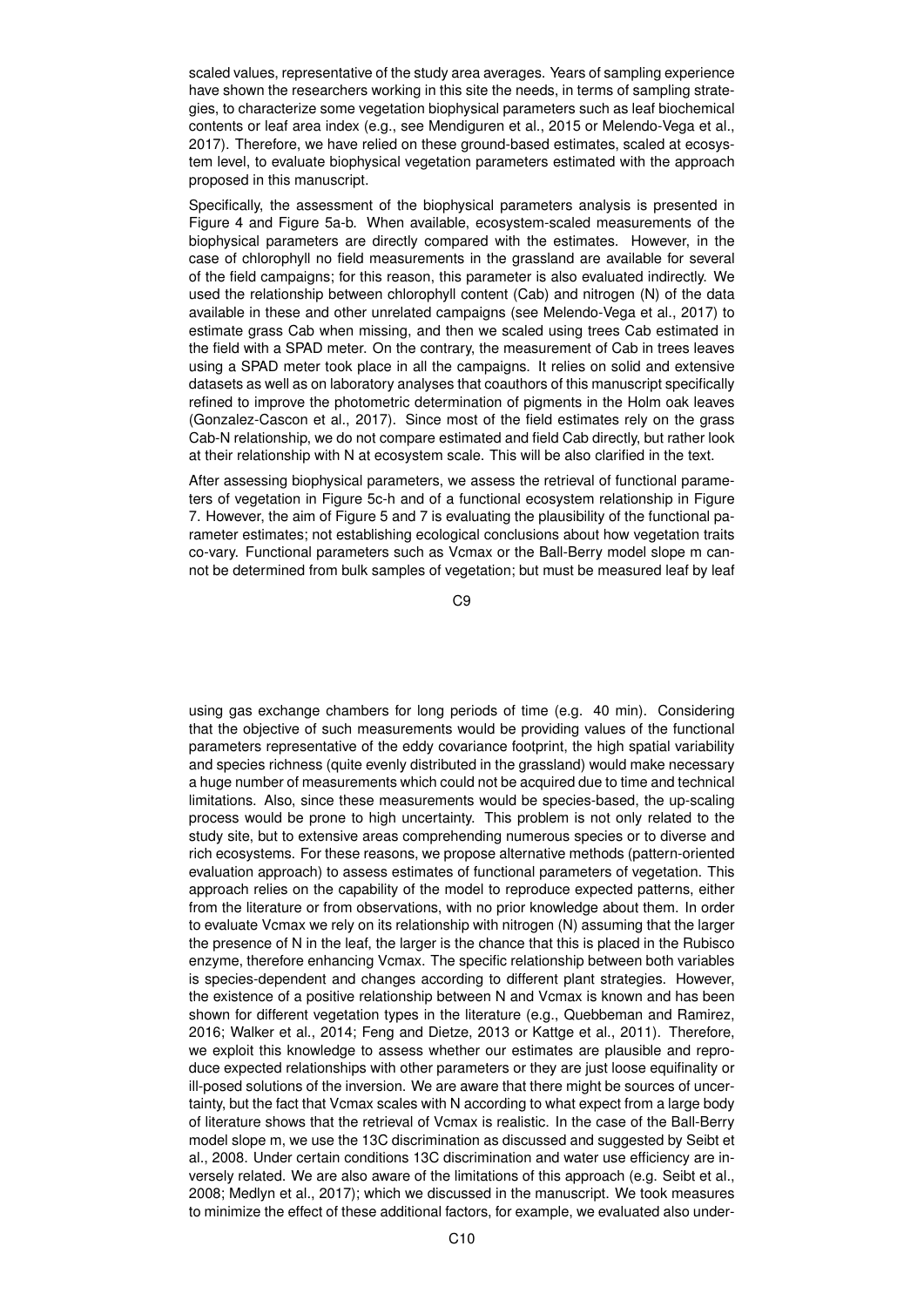lying water use efficiency to minimize the effect of VPD, and considered only estimates close to the peak of the season, since 13C discrimination represents an integrative process whereas the m and uWUE vary in time or are rather instantaneous. Also in this case, the fact that the relationship found between the estimated m parameter and the independent measure of 13C is coherent with literature give us confidence on the robustness of the methodology.

In the case of Figure 7, we assess the retrievals of the soil resistance to evaporation from the pore space (rss); this resistance is known to increase as soil dries Mohamed et al., (1997), and is affected by other factors such as physical properties of soil, which make this relationship site-specific (e.g., Lawrence et al., 2011;Swenson and Lawrence 2014). Therefore, we use this knowledge to assess if the retrievals of rss are plausible. We acknowledge that this parameter is also potentially loose in the inversion, since its effect on the model outputs can saturate above some threshold (for Pacheco-Labrador et al., 2019); and in fact, the relationships between rss and soil moisture content presented in Figure 7 are poorly fit due to the presence of extreme values. Aware of this fact, we have implemented and tested a third step in the inversion where the relationship presented in Figure 7 is used as a prior to repeat the inversion carried out in Step #2. This leads to a much closer fit of the relationship between rss and soil moisture and more importantly, has little effect on the retrieval of Vcmax and m. This process was suggested in the discussion of the manuscript, but not carried out. We will include these results in the new version of the manuscript to show that a more robust relationship can be obtained.

The evaluation of our estimates is as thorough as possible given the constraints imposed by the ecosystem under study. We have carried out an evaluation effort not typically present in this sort of analyses, in order to assess the feasibility of our method to provide plausible estimates; however, this process requires relying on some assumptions; which we acknowledge in the manuscript. Notice that many of the works dealing with the inversion of SCOPE evaluate Vcmax against NDVI, or simply compare

C11

predicted and observed fluxes. Our work proposes the use of new evaluation methods that could contribute to other studies in the future. This is also relevant since functional parameters such as Vcmax and m cannot be measured from destructive sampling of vegetation which can allow integrating the variability of the vegetation without specifically accounting for it; therefore technical and resource limitations to obtain validation data of these parameters is prone to appear in many other ecosystems featuring high species richness and variability; or when remote sensors feature low or mid spatial resolutions and therefore the estimates represent large areas.

We will more strongly justify this rationale in the manuscript. We will also better detail which are the assumptions behind the evaluations we carried out, especially in the case of the functional parameters, and clarify in the discussion what could be the consequences of their violation. We will strength the discussion of the relevance of indirect evaluations when direct one are not feasible; this is necessary since functional parameters are more and more often estimated from remote sensing, but not direct assessment is typically available at this scales.

# References:

Pacheco-Labrador, J., Perez-Priego, O., El-Madany, T.S., Julitta, T., Rossini, M., Guan, J., Moreno, G., Carvalhais, N., Martín, M.P., Gonzalez-Cascon, R., Kolle, O., Reischtein, M., van der Tol, C., Carrara, A., Martini, D., Hammer, T.W., Moossen, H., & Migliavacca, M. (2019). Multiple-constraint inversion of SCOPE. Evaluating the potential of GPP and SIF for the retrieval of plant functional traits. Remote Sensing of Environment, 234, 111362 Gonzalez-Cascon, R., Jiménez-Fenoy, L., Verdú-Fillola, I., & Martín, M.P. (2017). Short communication: Aqueous-acetone extraction improves the drawbacks of using dimethylsulfoxide as solvent for photometric pigment quantification in Quercus ilex leaves. 2017, 26 Mendiguren, G., Pilar Martín, M., Nieto, H., Pacheco-Labrador, J., & Jurdao, S. (2015). Seasonal variation in grass water content estimated from proximal sensing and MODIS time series in a Mediterranean Fluxnet site. Biogeosciences, 12, 5523-5535 Melendo-Vega, J., Martín, M., Pacheco-Labrador,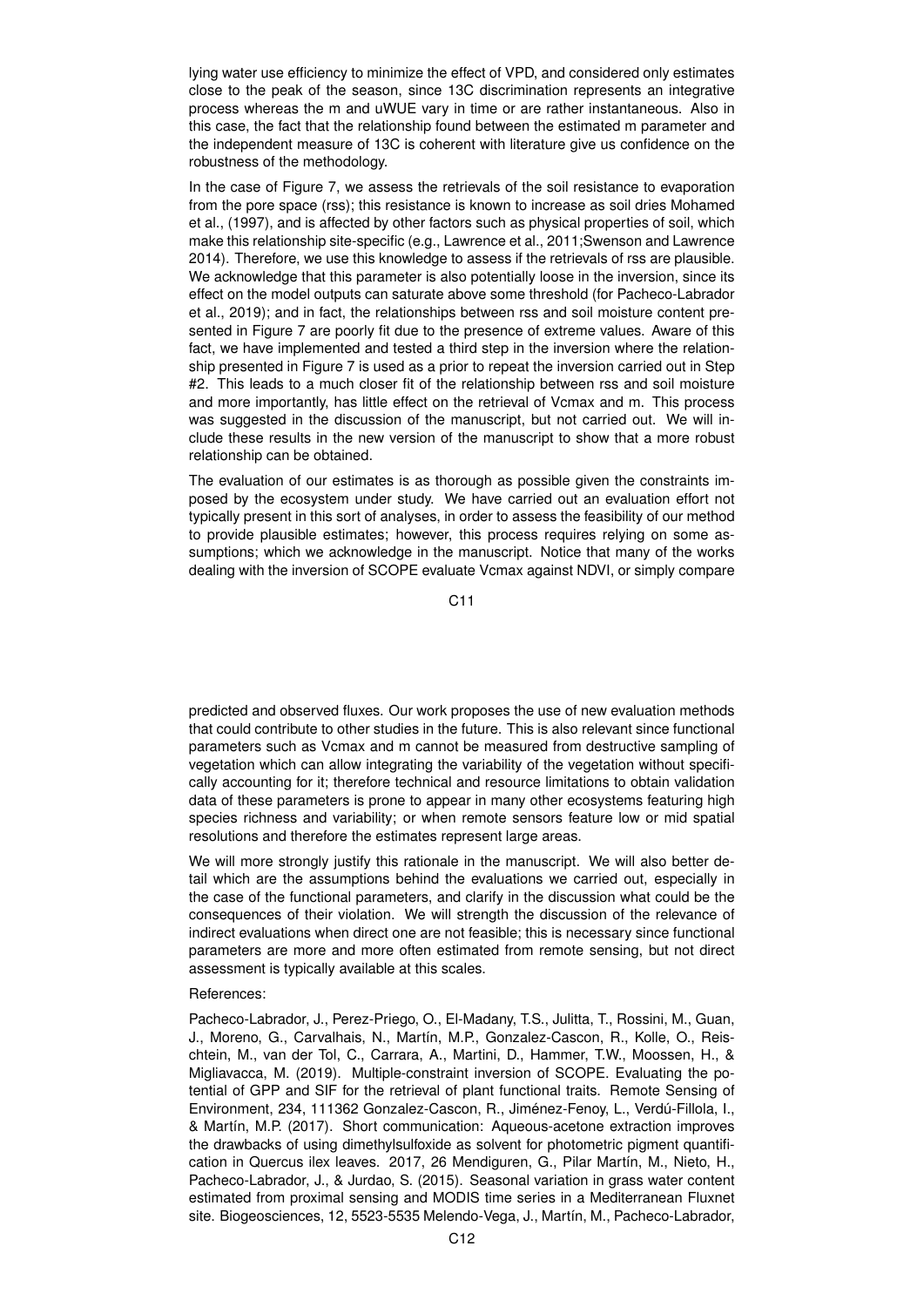J., González-Cascón, R., Moreno, G., Pérez, F., Migliavacca, M., García, M., North, P., & Riaño, D. (2018). Improving the Performance of 3-D Radiative Transfer Model FLIGHT to Simulate Optical Properties of a Tree-Grass Ecosystem. Remote Sensing, 10, 2061 Quebbeman, J.A., & Ramirez, J.A. (2016). Optimal allocation of leaf-level nitrogen: Implications for covariation of Vcmax and Jmax and photosynthetic downregulation. Journal of Geophysical Research: Biogeosciences, 121, 2464-2475 Walker, A.P., Beckerman, A.P., Gu, L., Kattge, J., Cernusak Lucas, A., Domingues, T.F., Scales Joanna, C., Wohlfahrt, G., Wullschleger, S.D., & Woodward, F.I. (2014). The relationship of leaf photosynthetic traits – Vcmax and Jmax – to leaf nitrogen, leaf phosphorus, and specific leaf area: a metaâAT Ranalysis and modeling study. Ecology and Evolution, 4, 3218-3235 Feng, X., & Dietze, M. (2013). Scale dependence in the effects of leaf ecophysiological traits on photosynthesis: Bayesian parameterization of photosynthesis models. New Phytologist, 200, 1132-1144 Kattge, J., Díaz, S., Lavorel, S., Prentice I, C., et al. (2011). TRY – a global database of plant traits. Global Change Biology, 17, 2905-2935 Seibt, U., Rajabi, A., Griffiths, H., & Berry, J.A. (2008). Carbon isotopes and water use efficiency: sense and sensitivity. Oecologia, 155, 441 Medlyn, B.E., De Kauw, e.M.G., Lin, Y.S., Knauer, J., Duursma, R.A., Williams, C.A., Arneth, A., Clement, R., Isaac, P., Limousin, J.M., Linderson, M.L., Meir, P., MartinâĂŘStPaul, N., & Wingate, L. (2017). How do leaf and ecosystem measures of waterâĂŘuse efficiency compare? New Phytologist, 216, 758-770 Mohamed, A.A.-R., Watanabe, K., & Kurokaw, U. (1997). Simple Method for Determining The Bare Soil Resistance to Evaporation. Journal of Groundwater Hydrology, 39, 97-113 Lawrence, D.M., Oleson, K.W., Flanner, M.G., Thornton, P.E., Swenson, S.C., Lawrence, P.J., Zeng, X., Yang, Z.-L., Levis, S., Sakaguchi, K., Bonan, G.B., & Slater, A.G. (2011). Parameterization improvements and functional and structural advances in Version 4 of the Community Land Model. Journal of Advances in Modeling Earth Systems, 3 Swenson, S.C., & Lawrence, D.M. (2014). Assessing a dry surface layer-based soil resistance parameterization for the Community Land Model using GRACE and FLUXNET-MTE data. Journal of Geophysical Research: Atmospheres, 119, 10,299-210,312

C13

Referee #1 comment: Currently - while there is a lot of good content in the discussion - it should relate explicitly back to the key results and answer bigger questions about how such analytical techniques could be used to map vegetation traits going forward. I realize this a fairly vague suggestion, but a substantial reframing of the story will also help this paper reach a broader audience.

Authors' response: At the beginning of the discussion section we stated that this approach could be used in eddy covariance networks to characterize functional properties at large scale; which could lately contribute to improve our estimates and predictions of global carbon and water fluxes. We will strengthen this part of the discussion better showing the potential of the method at global scale over networks of eddy covariance stations, partly following the rationale shown in the first comment presented to Referee #1. We will discuss about the possibility of applying this method to a sufficiently large number of ecosystems and the later possibility of up-scaling these estimates globally sensu Moreno et al., (2018) or Walker et al., (2017).

#### References:

Moreno-Martínez, Á., Camps-Valls, G., Kattge, J., Robinson, N., Reichstein, M., van Bodegom, P., Kramer, K., Cornelissen, J.H.C., Reich, P., Bahn, M., Niinemets, Ü., Peñuelas, J., Craine, J.M., Cerabolini, B.E.L., Minden, V., Laughlin, D.C., Sack, L., Allred, B., Baraloto, C., Byun, C., Soudzilovskaia, N.A., & Running, S.W. (2018). A methodology to derive global maps of leaf traits using remote sensing and climate data. Remote Sensing of Environment, 218, 69-88 Walker, A.P., Beckerman, A.P., Gu, L., Kattge, J., Cernusak Lucas, A., Domingues, T.F., Scales Joanna, C., Wohlfahrt, G., Wullschleger, S.D., & Woodward, F.I. (2014). The relationship of leaf photosynthetic traits – Vcmax and Jmax – to leaf nitrogen, leaf phosphorus, and specific leaf area: a metaâ $\tilde{A}$ Ranalysis and modeling study. Ecology and Evolution, 4, 3218-3235.

Minor comments are as follows:

Referee #1 comment: Abstract (and elsewhere): The authors use the word "prove"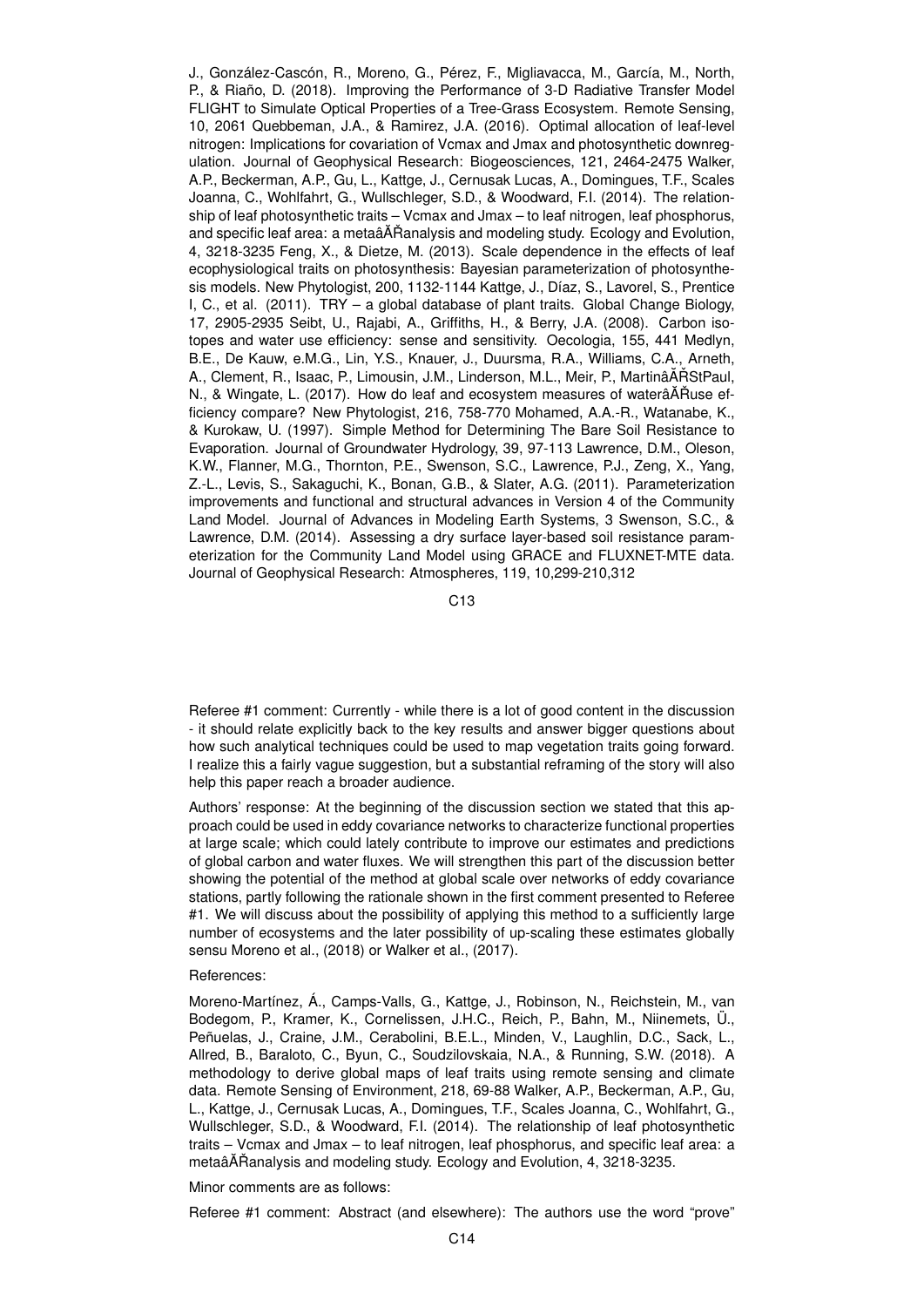to describe their findings. This language is too strong, consider "suggest." The first sentence of the introduction, I would perhaps not mention just climate change as an application for this work, as climate change is never again discussed and by using it as the only potential application, it implies that this might feature into the work more prominently.

Authors' response: We will replace prove by suggest. "Climate change" will be replaced by "environmental changes"

Referee #1 comment: The introduction is well written, the authors touch on pretty much every aspect of the paper. If one had time to read all of these papers from a wide range of disciplines, it would certainly make the methods and results easier to interpret. In order to reach a broader audience, I'd suggest a little more 'hand-holding' though, particularly with regard to what exactly some of the plant functional traits are and why they are important.

Authors' response: We will stress the need of obtaining estimates of plant functional traits from remote sensing in the introduction and why they are important for a broader audience. We will further develop the explanation of how the use of fixed values of these parameters in terrestrial biosphere models induce uncertainties in the prediction of global carbon and water fluxes; and we will detail what exactly these functional parameters represent in the photosynthetic process and why they are important.

Referee #1 comment: One main point made clear in the introduction is that an attempt to jointly retrieve functional traits using hyperspectral imagery combined with EC data is lacking. But it's not clear why we need this? How are the other methods failing that require this new approach?

Authors' response: We will extend this point in the introduction and in the discussion. Alternative methods exist, relying for example on the inversion of terrestrial biosphere models as presented in the introduction. These often make use of remote sensing products describing the spatial and temporal distributions of biophysical parameters

C<sub>15</sub>

such as LAI. Other works have exploited optical signals such as sun induced fluorescence or optical and thermal imagery. However, photosynthetic plant traits such as Vcmax or Ball-Berry m have little influence on optical signals; and might be spuriously related with these (e.g., for Vcmax, via chlorophyll). However, the combination of remote sensing and eddy covariance data: 1) brings the best of both worlds: high temporal frequency of fluxes and spatially resolved information of remote sensors and 2) multiple-constraint approaches combining remote sensing and eddy covariance information allowing for a simultaneous estimation of biophysical and functional traits, regularizing the inverse problem.

Line 111: The authors note that only one of the examples from the previous paragraph validates retrievals against actual measurements from gas-exchange measurements but this paper doesn't do that. They make assumptions about other traits or use data from existing literature in combinations that is difficult to follow. Authors' response: The aim of this statement was showing that field data for the evaluation of these estimates are not usually available, and that in some ecosystem or at certain scales their acquisition could just be not possible. Thus new methods to evaluate such retrievals, like the ones used in this manuscript are needed. We will rephrase this statement to make this idea neater.

Lines 124-130: The attempt to relate this work to future satellite missions is appreciated, but the amount of detail necessary to introduce readers to how the emulation works is lacking.

Authors' response: We think that a detailed description of the functioning of a remote sensing mission emulator is out of the scope of this manuscript, and it is addressed to a publication fully describing this tool. However, we will briefly describe what an emulator is and what it does to generate synthetic imagery

Line 143: Describe CT. . .I'm guessing Control Treatment

Authors' response: Thanks for noticing this, the description of this acronym will be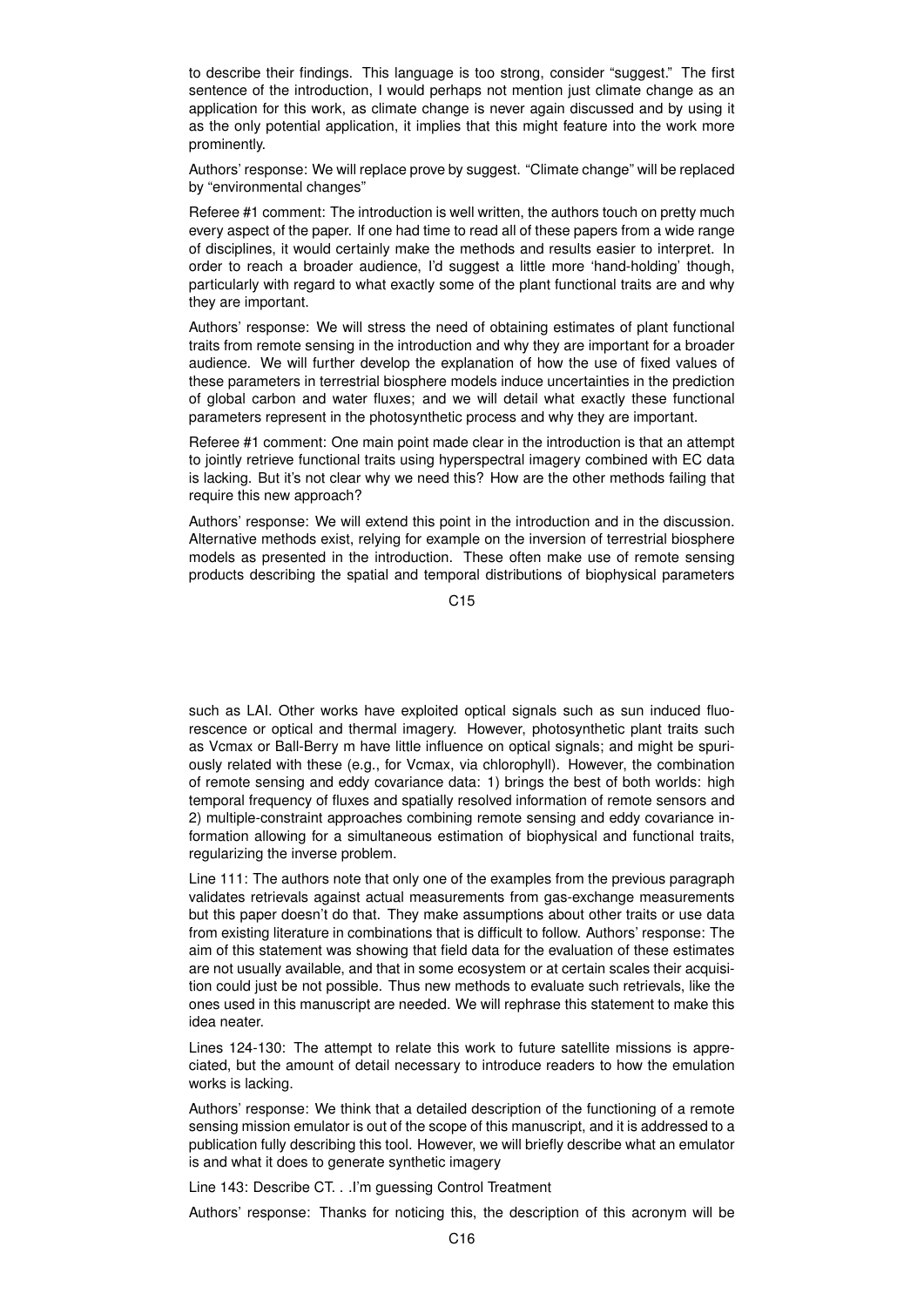added.

Line 157: 'mayor' to 'major'. . .there are quite a few grammatical mistakes throughout, I won't comment on them, but please address these. Given the large quantity of coauthors, one would think these could be addressed.

Authors' response: This correction will be applied. The updated version of the manuscript will be carefully reviewed by a native speaker.

Table 1: This table is appreciated, but for the many other variables used during this entire study it would help to add them as additional columns.

Authors' response: We will add an additional table with the description of all the variables.

Line 213: Why aren't data from these additional campaigns included?

Authors' response: Field campaigns including vegetation destructive sampling are carried out regularly in the study site. However, not all these campaigns are carried out simultaneously to the acquisition of hyperspectral airborne imagery. Due to logistic constrains some variables were not measured in all the airborne campaigns. We have gap-filled variables missing in some of the airborne campaigns exploiting annual time series in the case of the trees, which are much less dynamic than the grassland, or the relationships between variables measured at the site in some of the airborne campaigns used in the manuscript as well as others. We will improve the description of these processes in the methods section and in the supplementary material produced to better describe this gap filling and the scaling of field measurements.

Line 210-250: There are many assumptions made regarding the biophysical variables used. For example, deriving Vcmax from Nmass,green and a relationship from an existing paper. While there isn't much of an alternative, it should be noted that many of the biophysical parameters are very much inferred.

Authors' response: As previously discussed, the generation of values representative

 $C<sub>17</sub>$ 

of the ecosystem requires an integration process to scale spatial samples from trees and grasses. This exercise is compulsory in an ecosystem with the structure and species richness as the one under study; this limitation was already acknowledged in the discussion section. However, we will state more clearly the existence of this scaling process and better described it in the new version of the manuscript.

Concerning the connection Vcmax  $-$  N, as we will also clarify in connection with a previous comment, that we use this relationship as an indirect evaluation of our estimates and that the use of literature data is just a reference to compare patterns. We will better justify and describe the aim and limitations of the pattern-oriented evaluation of our estimates in the manuscript.

Line 269: To assume that carotenoid concentration will covary with Chl concentration (derived from a SPAD meter) is one example of gross oversimplification.

Authors' response: We are aware that the relationship between chlorophyll and carotenoids (Car) content is more complex. This choice is a compromise between equifinality of the inversion and accuracy of the prediction. We also included random noise in this relationship to increase variability of the Cab / Car ratio. We tried to use a "generalizable" relationship according to the ratio found by Sims and Gamon 2002 in several species where pigments were determined by leaf extractions and a spectrophotometer. The ratio reported by Sims and Gamon 2002 is similar to values determined from vegetation samples and laboratory analyses in our study site; however, these values were not used to prove that a more general relationship could be used instead of a local one; and that the method did not necessarily depend on this site-specific information. Nonetheless, specificities of different ecosystems can require adapting this assumption. Notice that Sims and Gamon 2002 determined pigments concentrations using a spectrophotometer and pigment e, not from a SPAD meter. The ratio reported by Sims and Gamon 2002 was only used to train the neural network predicting the green fraction of LAI from averaged leaf parameters, so that this variable was not totally unconstrained during inversion. Estimated Cab and Car do not stick to the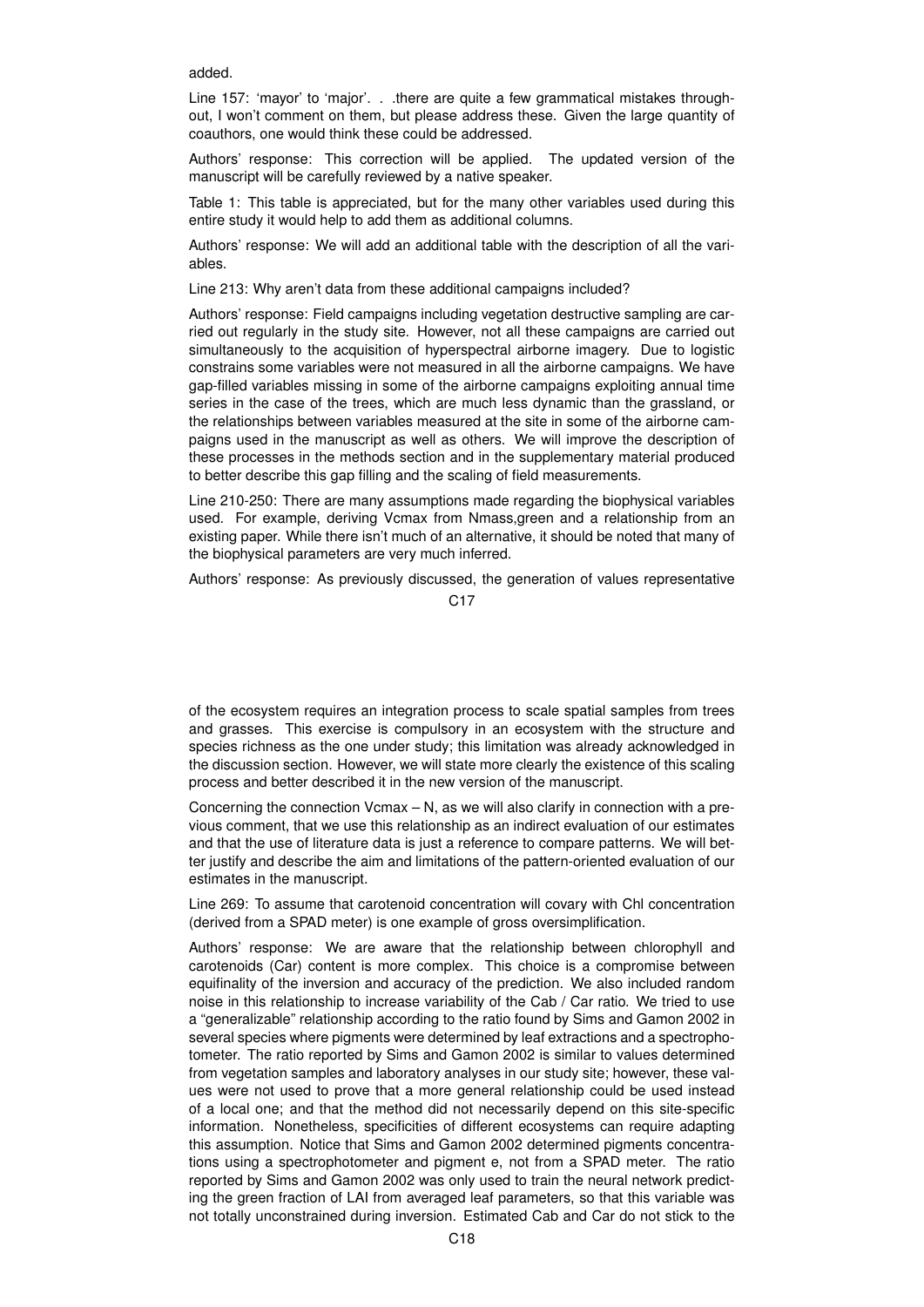relationship during the training of the Neural Network, which proves that the relationship was not forced into the solution. This is described in the manuscript presenting senSCOPE model; however, in order to clarify this and support our choice, this fact and the comparison with the Cab / Car relationship found in our site will be included in the discussion.

#### References:

Sims, D.A., & Gamon, J.A. (2002). Relationships between leaf pigment content and spectral reflectance across a wide range of species, leaf structures and developmental stages. Remote Sensing of Environment, 81, 337-354 Pacheco-Labrador, J., El-Madany, T.S., van der Tol, C., Martín, M.P., Gonzalez-Cascon, R., Perez-Priego, O., Guan, J., Moreno, G., Carrara, A., Reichstein, M., & Migliavacca, M. (2020). sen-SCOPE: Modeling radiative transfer and biochemical processes in mixed canopies combining green and senescent leaves with SCOPE. bioRxiv, 2020.2002.2005.935064

Line 299: 'close to solar noon'. Are the actual flight times used to compare to the EC data? Solar noon is much less relevant here as are the incident irradiance conditions. Diffuse/direct fraction, time of year, solar zenith angle. It's unclear how these are considered.

Authors' response: For the Step#1 of the inversion, data are matched to the time of the overpass. Illumination conditions are considered for each individual overpass since solar angles are inputs of the radiative transfer model. Diffuse and direct irradiances are internally estimated by senSCOPE from standard atmospheric transfer functions and scaled according to observed long and short wave down-welling irradiances measured by the eddy covariance sensors. In order to clarify this, we will improve this description in the manuscript.

Figure 2: This is a useful figure, the axes need labels.

Authors' response: Axes labels will be added

C19

Figure 3: The x axes are displayed as a time series, at equally spaced intervals that make this difficult to interpret. Consider removing the vertical lines and the x ticks, and simply note the date of acquisition horizontally in each shaded or non-shaded bin.

Authors' response: X-ticks will be removed and dates will be centered to the period of each campaign. However, shaded areas will be left to separate the different campaigns. Notice that not all the campaigns were carried out when three eddy covariance towers operated at the site. Before April 2014 only the control tower was present.

Figure 4: Many of these fits violate the assumptions of linear regression, in which case I don't think it's useful to include a line of best fit, or the statistics. Also the figure legend has subplots labeled wrong.

Authors' response: The references to the subplots in the caption will be corrected. Regarding the assumptions of the linear regression, we carried out Shapiro-Wilk and Levene's tests on the residuals of all the linear models adjusted in Figure 4 as well as in Figure 5e-f. We will only plot the regression lines when the hypothesis of normality and homoscedasticity of the residuals could not be rejected for a significance level of 0.05. This will be clarified in the manuscript as "Shapiro-Wilk (Shapiro and Wilk, 1965) and Levene's (Levene and Olkin, 1960) tests assessed the normality and homoscedasticity of the model residuals in all the cases with a 95 % of confidence, respectively. Linear regression models are shown only when these assumptions could not be rejected." Consequently the models and statistics will be preserved in the figures when meet statistical assumptions are met.

References:

Shapiro, S.S., & Wilk, M.B. (1965). An Analysis of Variance Test for Normality (Complete Samples). Biometrika, 52, 591-611 Levene, H., & Olkin, I. (1960). Robust tests for equality of variances.

Figure 5 and Fig 7: I feel that these take away from the main message the authors are